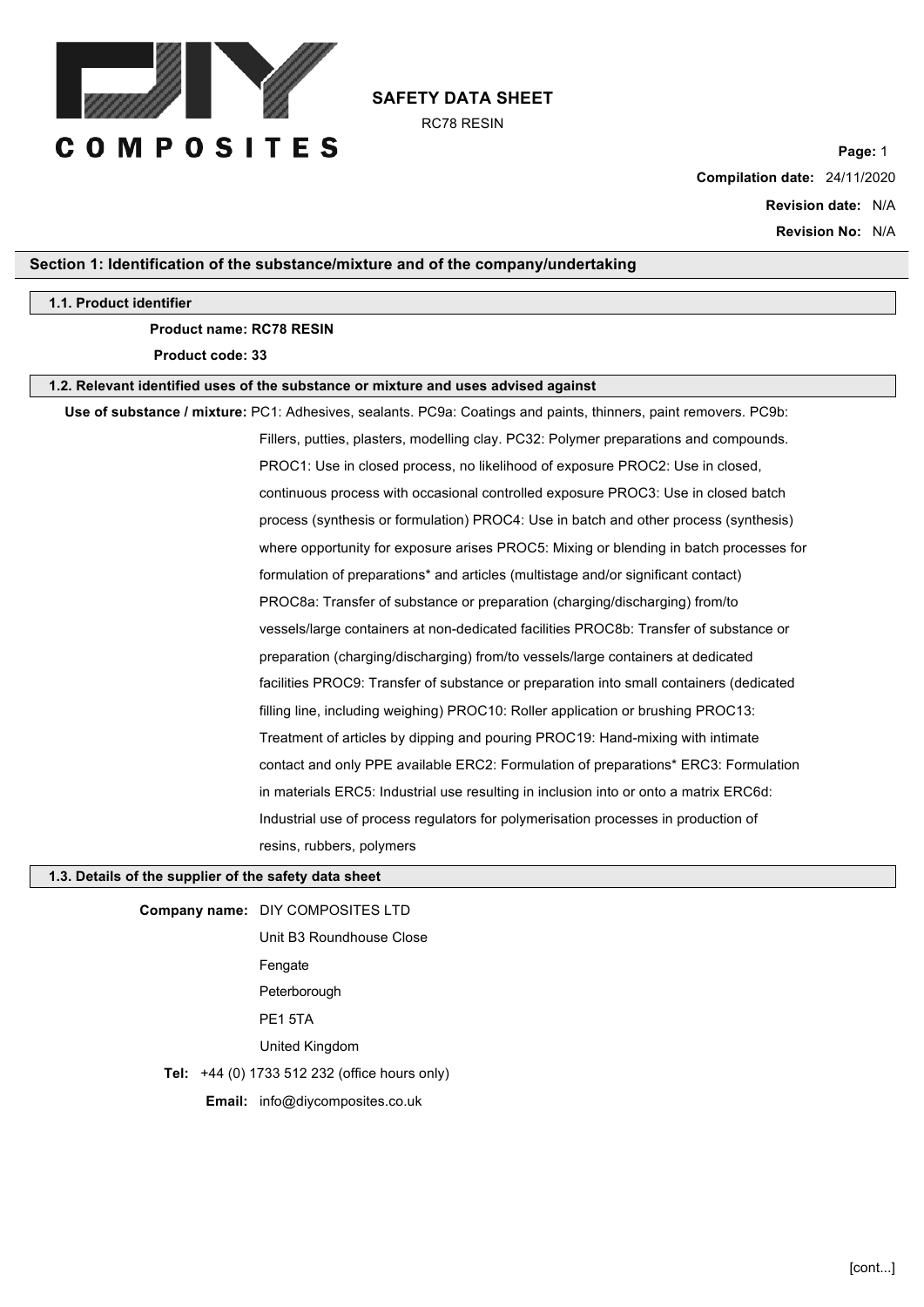

RC78 RESIN

**Page:** 2

# **1.4. Emergency telephone number**

#### **Emergency tel:** +44 (0) 1733 512 232

**Emergency Action:** In the event of a medical enquiry involving this product, please contact your doctor or local hospital accident and emergency department.

#### **Section 2: Hazards identification**

#### **2.1. Classification of the substance or mixture**

**Classification under CLP:** Aquatic Chronic 2: H411; Eye Irrit. 2: H319; Skin Irrit. 2: H315; Skin Sens. 1: H317

**Most important adverse effects:** Causes skin irritation. May cause an allergic skin reaction. Causes serious eye irritation.

Toxic to aquatic life with long lasting effects.

#### **2.2. Label elements**

#### **Label elements:**

**Hazard statements:** H315: Causes skin irritation.

H317: May cause an allergic skin reaction.

H319: Causes serious eye irritation.

H411: Toxic to aquatic life with long lasting effects.

**Hazard pictograms:** GHS07: Exclamation mark

GHS09: Environmental



**Signal words:** Warning

**Precautionary statements:** P261: Avoid breathing dust/fumes/gas/mist/vapours/spray.

P280: Wear protective gloves/protective clothing/eye protection/face protection.

P302+P352: IF ON SKIN: Wash with plenty of water.

P305+P351+P338: IF IN EYES: Rinse cautiously with water for several minutes. Remove

contact lenses, if present and easy to do. Continue rinsing.

P321: Specific treatment (see instructions on this label)

P362+P364: Take off contaminated clothing and wash it before reuse.

### **2.3. Other hazards**

# **Section 3: Composition/information on ingredients**

### **3.2. Mixtures**

PBT: This product is not identified as a PBT/vPvB substance.

**Hazardous ingredients:**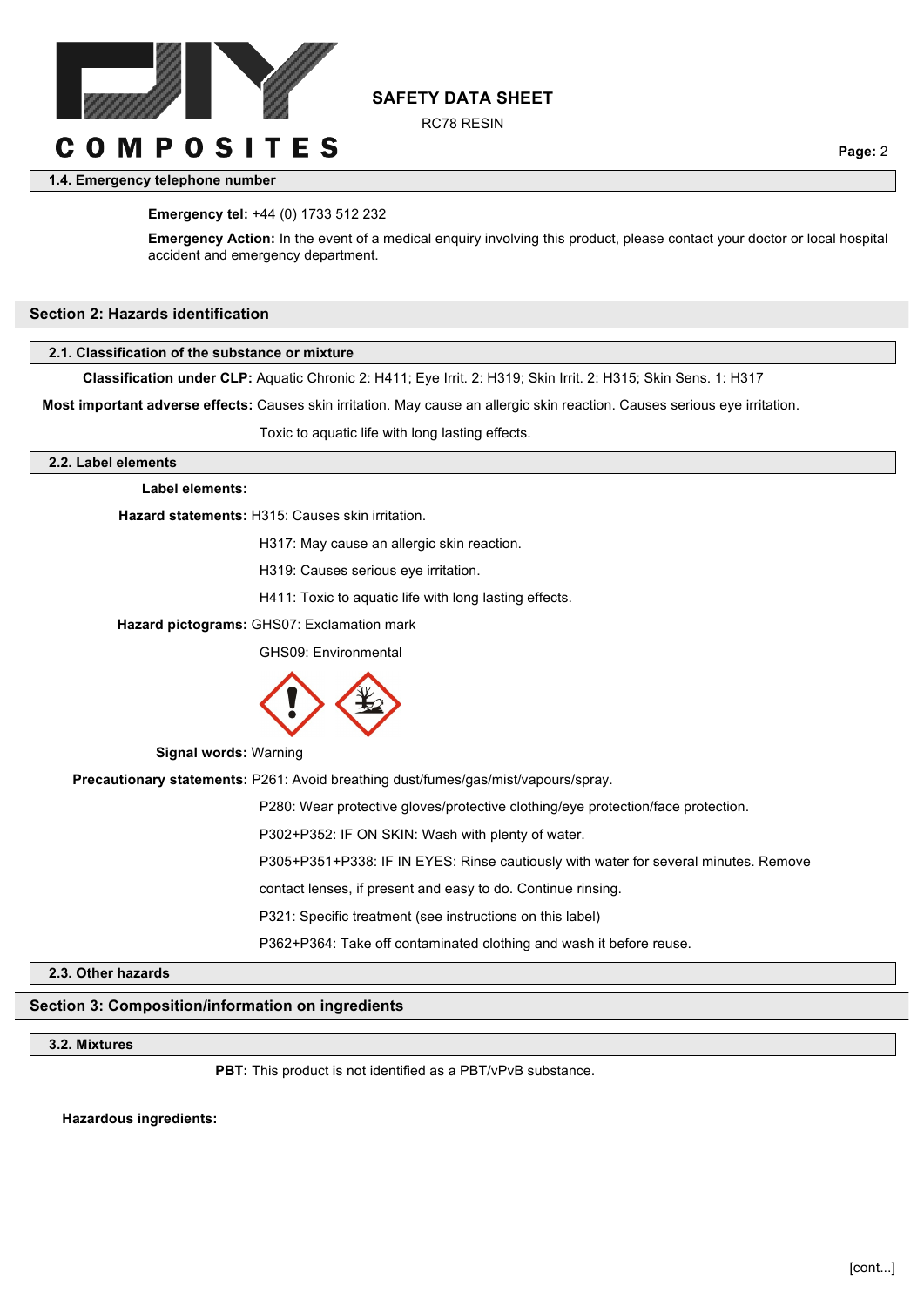

RC78 RESIN

# **COMPOSITES**

# **Page:** 3

## BIS [4-(2,3-EPOXYPROPOXY) PHENYL] PROPANE - REACH registered number(s): 01-2119456619-26

| <b>EINECS</b> | CAS       | PBT / WEL | <b>CLP Classification</b>                | Percent |
|---------------|-----------|-----------|------------------------------------------|---------|
| 216-823-5     | 1675-54-3 |           | Eye Irrit. 2: H319; Skin Irrit. 2: H315; | $>50\%$ |
|               |           |           | Skin Sens. 1: H317; Aquatic Chronic 2:   |         |
|               |           |           | H411                                     |         |

1,3-PROPANEDIOL, 2,2-BIS(HYDROXYMETHYL)-, POLYMER WITH 2-(CHLOROMETHYL)OXRIANE

| Polymer | 30973-88-7 | Skin Irrit. 2: H315; Eye Irrit. 2: H319; | $1 - 25%$ |
|---------|------------|------------------------------------------|-----------|
|         |            | <b>Skin Sens. 1: H317</b>                |           |

### 1,4-BIS(2,3-EPOXYPROPOXY) BUTANE - REACH registered number(s): 01-2119494060-45

| 219-371-7 | 2425-79-8 | Acute Tox. 4: H332; Acute Tox. 4: H312;  | 1-25% |
|-----------|-----------|------------------------------------------|-------|
|           |           | Eye Irrit. 2: H319; Skin Irrit. 2: H315; |       |
|           |           | <b>Skin Sens. 1: H317</b>                |       |

#### PROPYLENE CARBONATE

| <u>າາ 7</u><br>$-70$<br>$203 -$<br>$108 - 32 - 7$<br>4310<br>Irrit.<br>Eve<br>.<br><u>_</u><br>01 Z<br>. טו<br>$ -$ | 250/<br>0 / ت∠∙ |
|---------------------------------------------------------------------------------------------------------------------|-----------------|
|---------------------------------------------------------------------------------------------------------------------|-----------------|

# **Section 4: First aid measures**

#### **4.1. Description of first aid measures**

Skin contact: Remove all contaminated clothes and footwear immediately unless stuck to skin. Wash

immediately with plenty of soap and water.

**Eye contact:** Bathe the eye with running water for 15 minutes. Consult a doctor.

**Ingestion:** Wash out mouth with water. Consult a doctor.

**Inhalation:** Remove casualty from exposure ensuring one's own safety whilst doing so. Consult a

doctor.

#### **4.2. Most important symptoms and effects, both acute and delayed**

**Skin contact:** There may be irritation and redness at the site of contact.

**Eye contact:** There may be irritation and redness. The eyes may water profusely.

**Ingestion:** There may be soreness and redness of the mouth and throat.

**Inhalation:** There may be irritation of the throat with a feeling of tightness in the chest. Exposure may

cause coughing or wheezing.

**Delayed / immediate effects:** Immediate effects can be expected after short-term exposure.

#### **4.3. Indication of any immediate medical attention and special treatment needed**

#### **Section 5: Fire-fighting measures**

# **5.1. Extinguishing media**

**Immediate / special treatment:** Eye bathing equipment should be available on the premises.

**Extinguishing media:** Suitable extinguishing media for the surrounding fire should be used. Use water spray

to cool containers.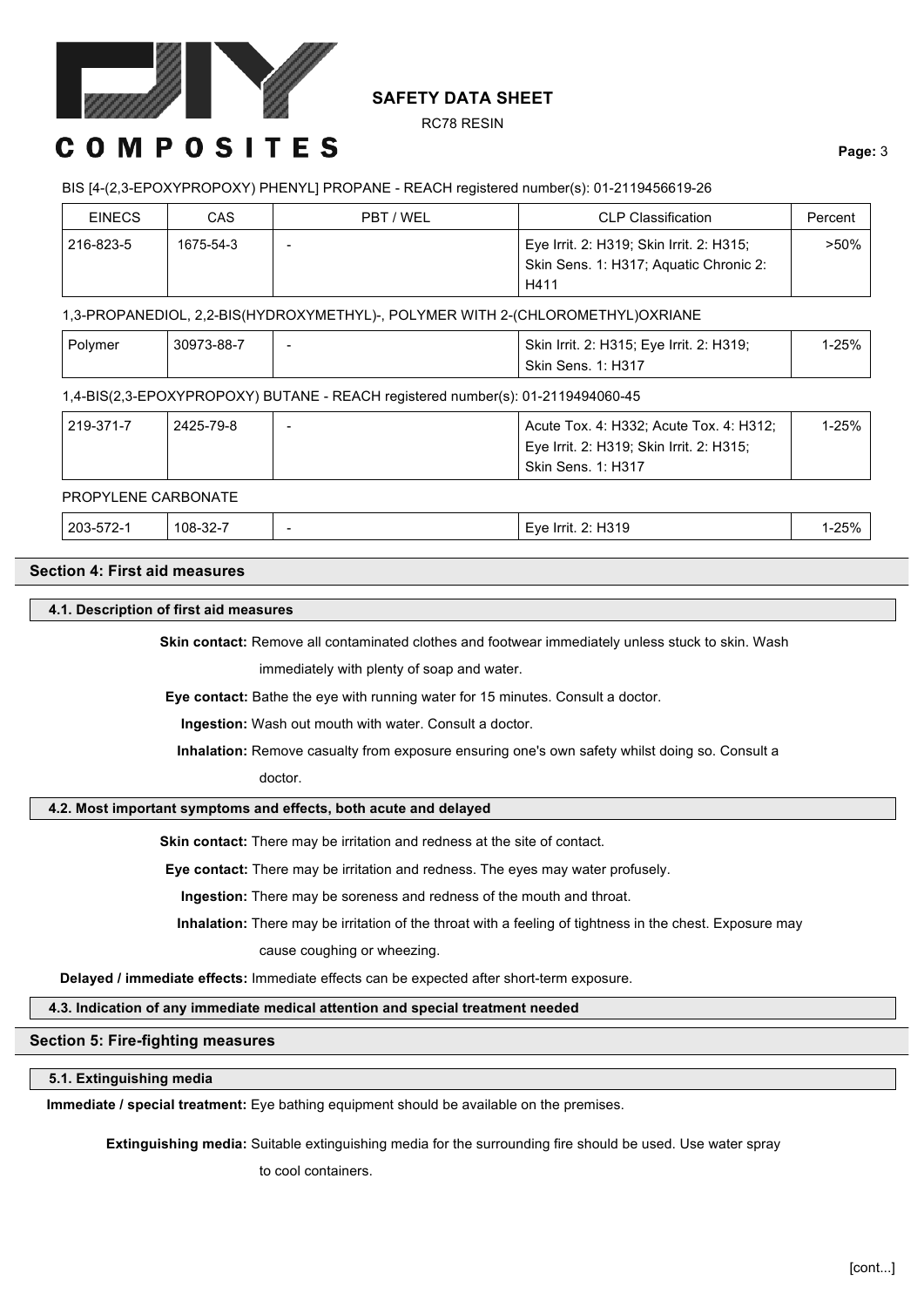

RC78 RESIN

# **COMPOSITES**

**Page:** 4

#### **5.2. Special hazards arising from the substance or mixture**

**Exposure hazards:** In combustion emits toxic fumes.

#### **5.3. Advice for fire-fighters**

**Advice for fire-fighters:** Wear self-contained breathing apparatus. Wear protective clothing to prevent contact

with skin and eyes.

# **Section 6: Accidental release measures**

#### **6.1. Personal precautions, protective equipment and emergency procedures**

**Personal precautions:** Refer to section 8 of SDS for personal protection details. If outside do not approach from

downwind. If outside keep bystanders upwind and away from danger point. Mark out the

contaminated area with signs and prevent access to unauthorised personnel. Turn

leaking containers leak-side up to prevent the escape of liquid.

#### **6.2. Environmental precautions**

**Environmental precautions:** Do not discharge into drains or rivers. Contain the spillage using bunding.

#### **6.3. Methods and material for containment and cleaning up**

**Clean-up procedures:** Absorb into dry earth or sand. Transfer to a closable, labelled salvage container for

disposal by an appropriate method.

#### **6.4. Reference to other sections**

**Reference to other sections:** Refer to section 8 of SDS.

# **Section 7: Handling and storage**

**7.1. Precautions for safe handling**

**Handling requirements:** Avoid direct contact with the substance. Ensure there is sufficient ventilation of the area.

Do not handle in a confined space. Avoid the formation or spread of mists in the air.

# **7.2. Conditions for safe storage, including any incompatibilities**

**Storage conditions:** Store in a cool, well ventilated area. Keep container tightly closed. The floor of the

storage room must be impermeable to prevent the escape of liquids.

**Suitable packaging:** Must only be kept in original packaging.

**7.3. Specific end use(s)**

**Section 8: Exposure controls/personal protection**

**8.1. Control parameters**

**Specific end use(s):** No data available.

**Workplace exposure limits:** No data available.

**DNEL/PNEC Values**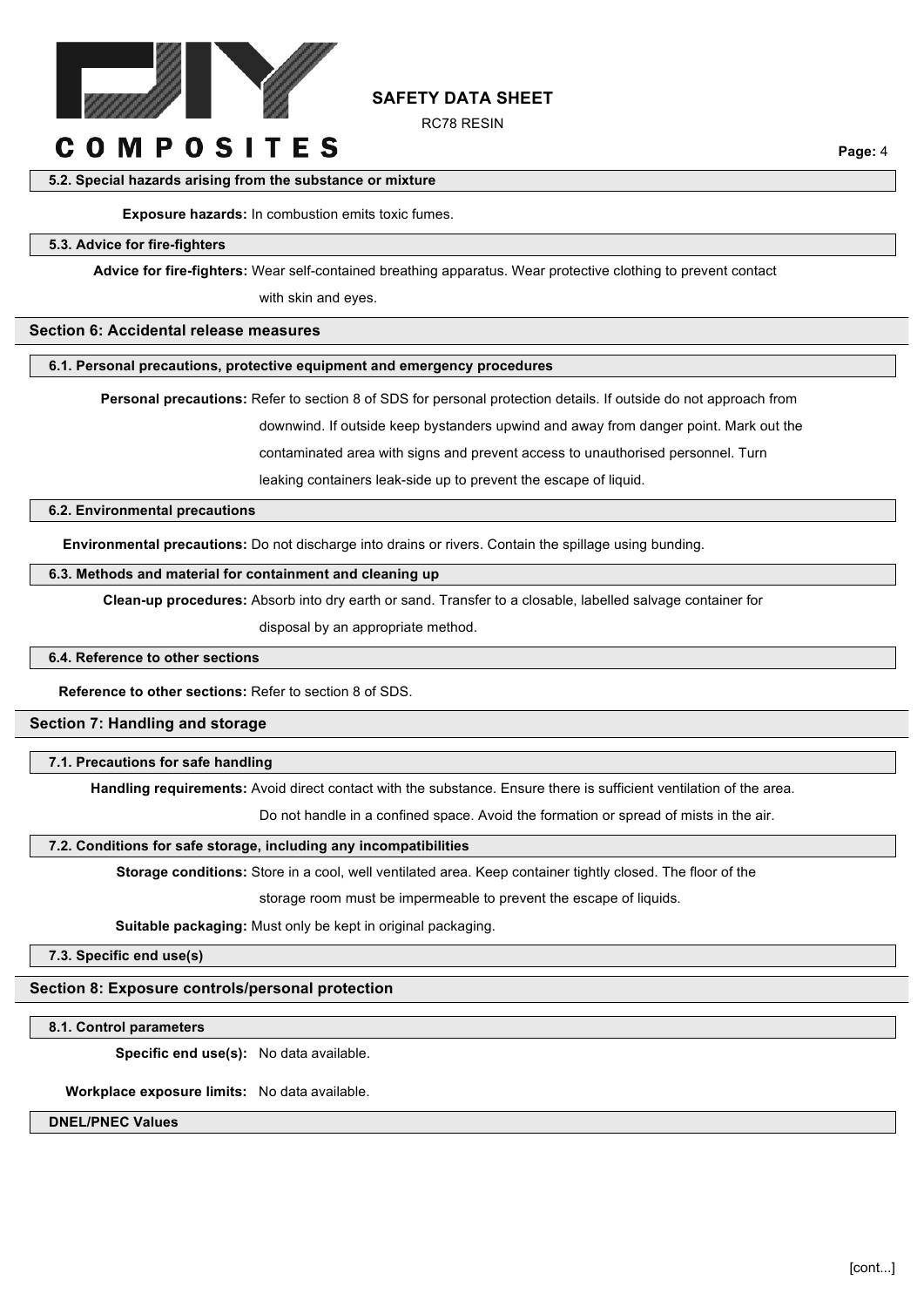

RC78 RESIN

**Page:** 5

**Hazardous ingredients:**

# **BIS [4-(2,3-EPOXYPROPOXY) PHENYL] PROPANE**

| <b>Type</b> | Exposure                 | Value             | Population | Effect         |
|-------------|--------------------------|-------------------|------------|----------------|
| <b>DNEL</b> | Dermal                   | 8.33 mg/kg/day    | Workers    | Systemic       |
| <b>DNEL</b> | Inhalation               | 12.25 mg/kg/day   | Workers    | Systemic       |
| <b>DNEL</b> | Dermal                   | 3.571 mg/kg/day   | Consumers  | Systemic       |
| <b>DNEL</b> | Oral                     | 0.75 mg/kg/day    | Consumers  | Systemic       |
| <b>PNEC</b> | Fresh water              | $0.006$ mg/l      | ۰.         | ۰.             |
| <b>PNEC</b> | Marine water             | $0.0006$ mg/l     | ۰.         | $\blacksquare$ |
| <b>PNEC</b> | Microorganisms in sewage | $10$ mg/l         | -          | ٠.             |
|             | treatment                |                   |            |                |
| <b>PNEC</b> | Fresh water sediments    | $0.996$ mg/kg     |            | ٠.             |
| <b>PNEC</b> | Marine sediments         | $0.0996$ mg/kg    | ۰.         | $\blacksquare$ |
| <b>PNEC</b> | Soil (agricultural)      | $0.196$ mg/kg/day | -          | $\blacksquare$ |

# **1,4-BIS(2,3-EPOXYPROPOXY) BUTANE**

| Type        | Exposure                   | Value             | Population                | Effect   |
|-------------|----------------------------|-------------------|---------------------------|----------|
| <b>DNEL</b> | Oral (repeated dose)       | 0.56 mg/kg bw/day | <b>General Population</b> | Systemic |
| <b>DNEL</b> | Dermal (repeated dose)     | 5.56 mg/kg bw/day | <b>General Population</b> | Systemic |
| <b>DNEL</b> | Dermal (repeated dose)     | 9.26 mg/kg bw/day | Workers                   | Systemic |
| <b>DNEL</b> | Inhalation (repeated dose) | $0.48$ mg/m $3$   | <b>General Population</b> | Systemic |
| <b>DNEL</b> | Inhalation (repeated dose) | 1.63 $mg/m3$      | Workers                   | Systemic |
| <b>PNEC</b> | Fresh water                | $0.024$ mg/l      |                           |          |
| <b>PNEC</b> | Marine water               | $0.0024$ mg/l     | $\blacksquare$            |          |
| <b>PNEC</b> | Fresh water sediments      | $0.084$ mg/l      |                           |          |
| <b>PNEC</b> | Marine sediments           | $0.0084$ mg/l     |                           |          |
| <b>PNEC</b> | Microorganisms in sewage   | 100 mg/l          |                           |          |
|             | treatment                  |                   |                           |          |
| <b>PNEC</b> | Soil (agricultural)        | 0.0027 mg/kg doil |                           |          |
|             |                            | dw                |                           |          |

# **PROPYLENE CARBONATE**

| Type        | Exposure          | Value             | Population     | Effect   |
|-------------|-------------------|-------------------|----------------|----------|
| <b>DNEL</b> | <b>Inhalation</b> | 70.53 mg/m3       | <b>Workers</b> | Systemic |
| <b>DNEL</b> | <b>Inhalation</b> | $20 \text{ mg/m}$ | <b>Workers</b> | Local    |
| <b>DNEL</b> | Dermal            | 20 mg/kg bw/day   | <b>Workers</b> | Systemic |
| <b>DNEL</b> | Inhalation        | 17.4 mg/m3        | Consumers      | Systemic |
| <b>DNEL</b> | <b>Inhalation</b> | 10 mg/m $3$       | Consumers      | Local    |
| DNEL        | Dermal            | 10 mg/kg bw/day   | Consumers      | Systemic |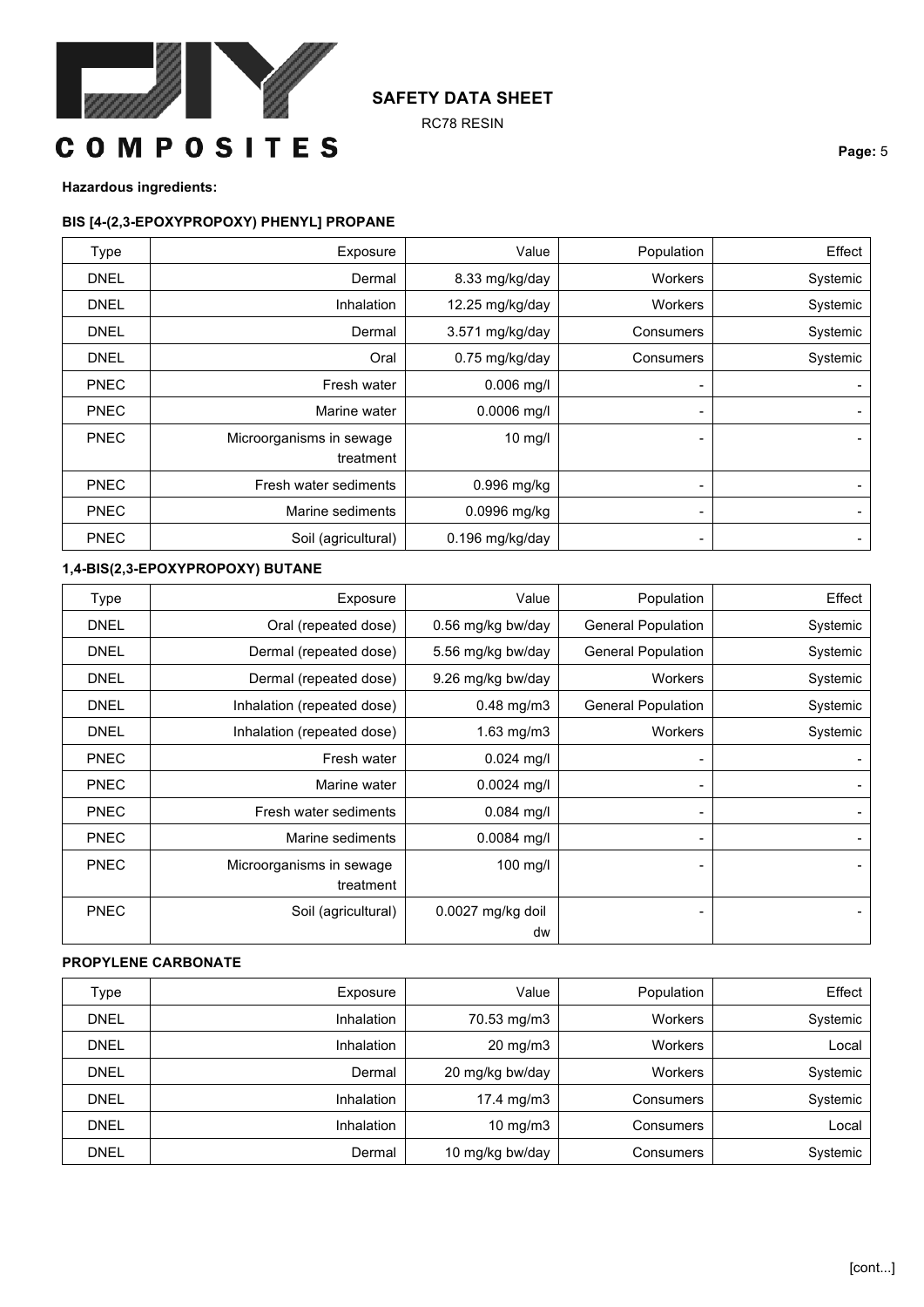

RC78 RESIN

# OMPOSITES

**Page:** 6

| <b>PNEC</b> | Fresh water                           | $0.9$ mg/l      | - |  |
|-------------|---------------------------------------|-----------------|---|--|
| <b>PNEC</b> | Marine water                          | $0.09$ mg/l     | - |  |
| <b>PNEC</b> | Microorganisms in sewage<br>treatment | 7400 mg/l       | - |  |
|             |                                       |                 |   |  |
| <b>PNEC</b> | Soil (agricultural)                   | 0.81 mg/kg d.w. | - |  |

#### **8.2. Exposure controls**

**Engineering measures:** Ensure there is sufficient ventilation of the area. The floor of the storage room must be

impermeable to prevent the escape of liquids.

**Respiratory protection:** Self-contained breathing apparatus must be available in case of emergency.

**Hand protection: Protective gloves.** 

**Eye protection:** Safety glasses. Ensure eye bath is to hand.

**Skin protection: Protective clothing.** 

#### **Section 9: Physical and chemical properties**

#### **9.1. Information on basic physical and chemical properties**

**State:** Liquid

**Colour:** Pale yellow

**Odour:** Characteristic odour

**Evaporation rate:** No data available.

**Oxidising:** No data available. **Solubility** 

**in water:** No data available. **Viscosity:** 

1100 mPas (25°C)

- 
- 

**VOC g/l:** No data available.

**Boiling point/range°C:** No data available. **Melting point/range°C:** No data available. **Flammability limits %: lower:** No data available. **upper:** No data available. **Flash point°C:** No data available. **Part.coeff. n-octanol/water:** No data available. **Autoflammability°C:** No data available. **Vapour pressure:** No data available. **Relative density:** 1.16 - 1.21 **pH:** No data available.

**9.2. Other information**

# **Section 10: Stability and reactivity**

#### **10.1. Reactivity**

**Other information:** No data available.

**Reactivity:** Stable under recommended transport or storage conditions.

**10.2. Chemical stability**

**Chemical stability:** Stable under normal conditions.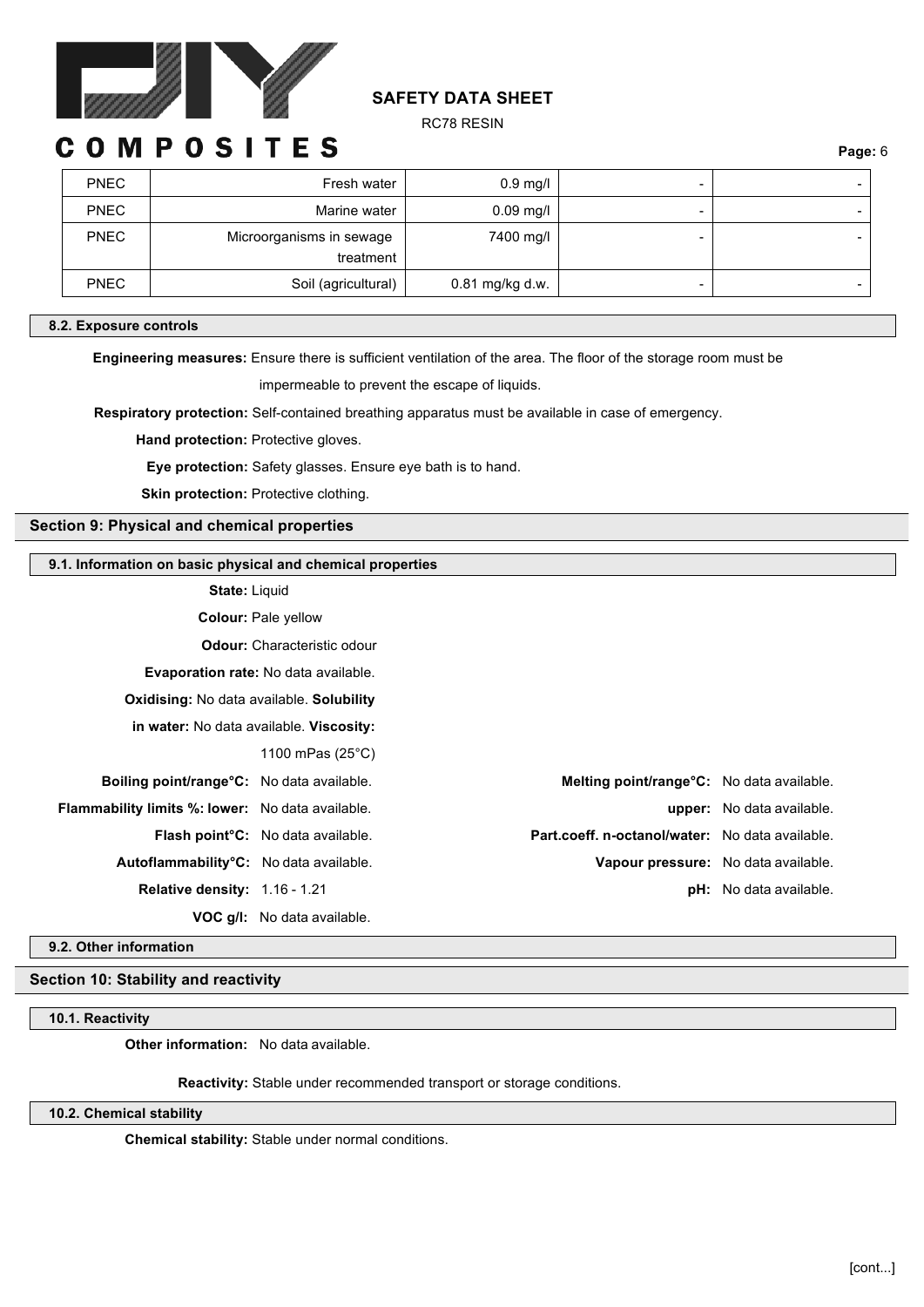

RC78 RESIN

**Page:** 7

# **10.3. Possibility of hazardous reactions**

**Hazardous reactions:** Hazardous reactions will not occur under normal transport or storage conditions.

Decomposition may occur on exposure to conditions or materials listed below.

#### **10.4. Conditions to avoid**

**Conditions to avoid:** Heat.

**10.5. Incompatible materials**

### **10.6. Hazardous decomposition products**

**Materials to avoid:** Strong oxidising agents. Strong acids.

**Haz. decomp. products:** In combustion emits toxic fumes.

### **Section 11: Toxicological information**

# **11.1. Information on toxicological effects**

# **Hazardous ingredients:**

# **BIS [4-(2,3-EPOXYPROPOXY) PHENYL] PROPANE**

| DERMAL     | <b>RBT</b> | LD50 | 23000 | mg/kg |
|------------|------------|------|-------|-------|
| <b>IPR</b> | <b>RAT</b> | LD50 | 2200  | mg/kg |
| <b>ORL</b> | <b>MUS</b> | LD50 | 15600 | mg/kg |
| ORL        | <b>RAT</b> | LD50 | 11300 | µl/kg |

# **1,4-BIS(2,3-EPOXYPROPOXY) BUTANE**

| <b>DERMAL</b> | <b>RBT</b> | LD50 | 2150 | mg/kg |
|---------------|------------|------|------|-------|
| ORL           | <b>RAT</b> | LD50 | 163  | mg/kg |

#### **PROPYLENE CARBONATE**

| <b>DERMAL</b> | RBT        | LD50 | 2000  | mg/kg |
|---------------|------------|------|-------|-------|
| ORL           | <b>RAT</b> | LD50 | 33520 | µl/kg |

## **Relevant hazards for product:**

| Hazard                         | Route | Basis                 |
|--------------------------------|-------|-----------------------|
| Skin corrosion/irritation      | DRM   | Hazardous: calculated |
| Serious eye damage/irritation  | OPT   | Hazardous: calculated |
| Respiratory/skin sensitisation | DRM   | Hazardous: calculated |

# **Symptoms / routes of exposure**

Skin contact: There may be irritation and redness at the site of contact.

**Eye contact:** There may be irritation and redness. The eyes may water profusely.

**Ingestion:** There may be soreness and redness of the mouth and throat.

**Inhalation:** There may be irritation of the throat with a feeling of tightness in the chest. Exposure may

cause coughing or wheezing.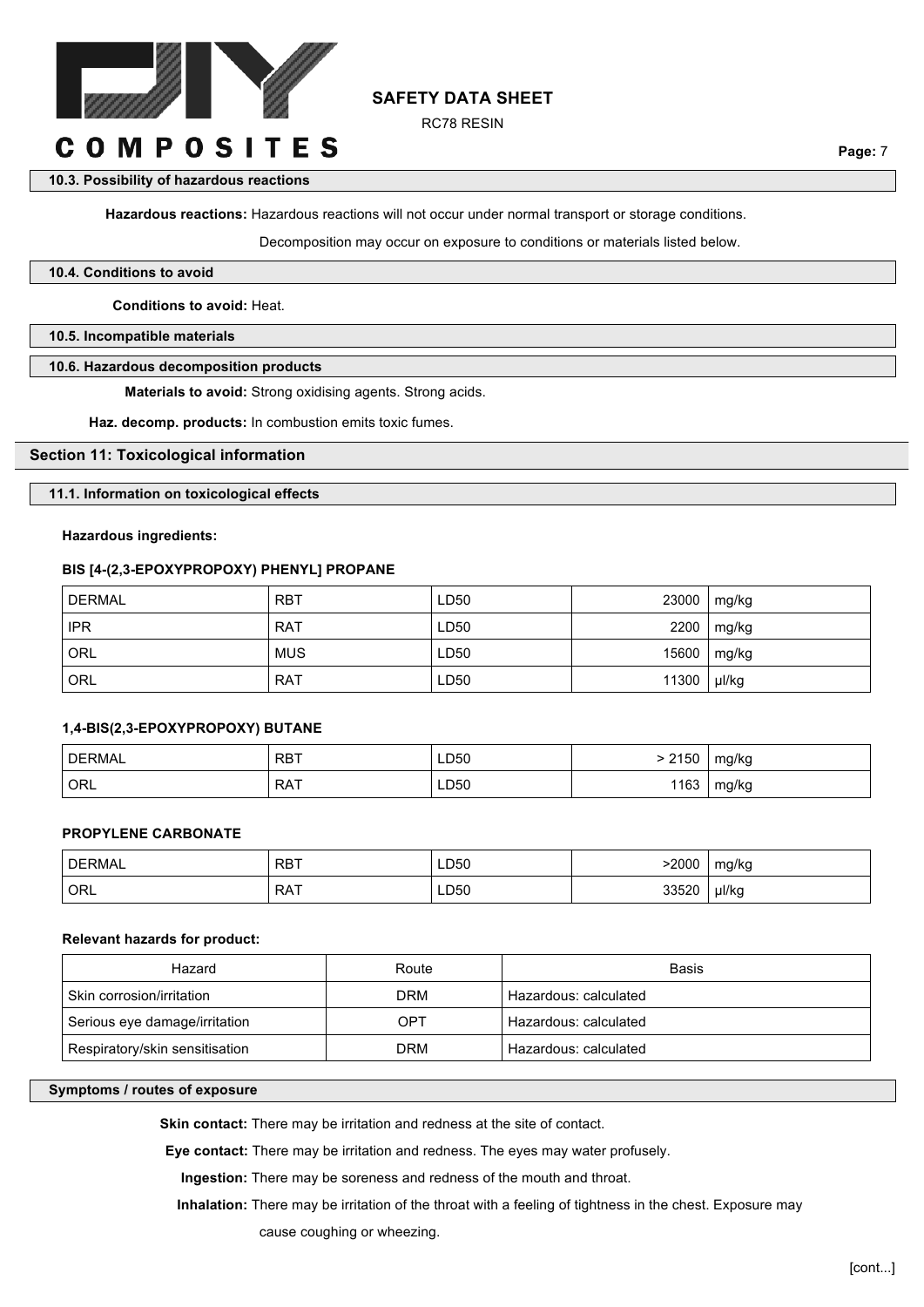

RC78 RESIN

# **COMPOSITES**

**Delayed / immediate effects:** Immediate effects can be expected after short-term exposure.

# **Section 12: Ecological information**

## **12.1. Toxicity**

#### **Hazardous ingredients:**

#### **BIS [4-(2,3-EPOXYPROPOXY) PHENYL] PROPANE**

| Daphnia magna                          | 48H EC50  | 1.8 | mg/l |
|----------------------------------------|-----------|-----|------|
| GREEN ALGA (Selenastrum capricornutum) | 72H ErC50 |     | mg/l |
| RAINBOW TROUT (Oncorhynchus mykiss)    | 96H LC50  |     | mg/l |

#### **1,4-BIS(2,3-EPOXYPROPOXY) BUTANE**

| Daphnia magna | <b>EC50</b> |            | mg/l |
|---------------|-------------|------------|------|
|               | 44          | 75         | . .  |
| <b>FISH</b>   | LC50<br>96H | റ<br>∣ J.U | mg/l |

#### **PROPYLENE CARBONATE**

| Daphnia magna                          | 48H EC50 | > 1000 | $\mid$ mg/l |
|----------------------------------------|----------|--------|-------------|
| FISH (Cyprinus carpio)                 | 96H LC0  | > 1000 | mg/l        |
| GREEN ALGA (Selenastrum capricornutum) | 72H EC50 | > 900  | mg/l        |

#### **12.2. Persistence and degradability**

**Persistence and degradability:** Not biodegradable.

**12.3. Bioaccumulative potential**

### **12.4. Mobility in soil**

**Bioaccumulative potential:** Bioaccumulation potential.

**Mobility:** Readily absorbed into soil.

# **12.5. Results of PBT and vPvB assessment**

#### **12.6. Other adverse effects**

**PBT identification:** This product is not identified as a PBT/vPvB substance.

**Other adverse effects:** Toxic to aquatic organisms. Toxic to soil organisms.

# **Section 13: Disposal considerations**

#### **13.1. Waste treatment methods**

**Disposal operations:** Transfer to a suitable container and arrange for collection by specialised disposal

company.

**Disposal of packaging:** Arrange for collection by specialised disposal company.

**NB:** The user's attention is drawn to the possible existence of regional or national

regulations regarding disposal.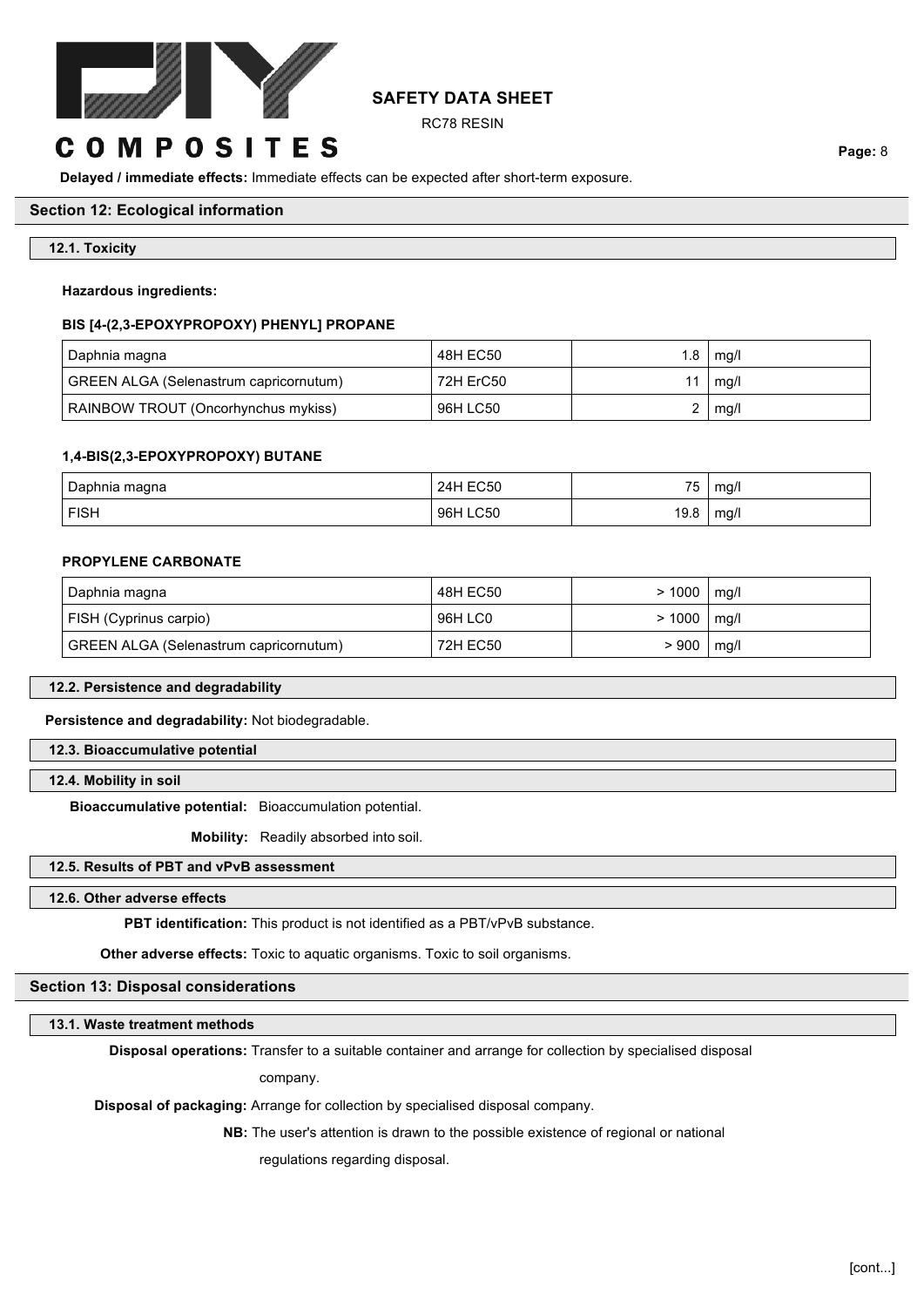

# RC78 RESIN

# **COMPOSITES**

#### **Section 14: Transport information**

**14.1. UN number**

**UN number:** UN3082

## **14.2. UN proper shipping name**

#### **Shipping name:** ENVIRONMENTALLY HAZARDOUS SUBSTANCE, LIQUID, N.O.S.

**SAFETY DATA SHEET**

(Epoxy Resin)

**14.3. Transport hazard class(es)**

**14.4. Packing group**

**Transport class:** 9

**Packing group:** III

**14.5. Environmental hazards**

**14.6. Special precautions for user**

**Environmentally hazardous:** Yes **Marine pollutant:** Yes **Marine pollutant:** Yes

**Special precautions:** No special precautions.

**Tunnel code:** E

**Transport category:** 3

# **Section 15: Regulatory information**

#### **15.1. Safety, health and environmental regulations/legislation specific for the substance or mixture**

**15.2. Chemical Safety Assessment**

**Specific regulations:** Not applicable.

**Chemical safety assessment:** A chemical safety assessment has not been carried out for the substance or the mixture

by the supplier.

## **Section 16: Other information**

# **Other information**

**Other information:** according to Regulation (EC) No. 1907/2006 (REACH) with its amendment Regulation

(EU) 2015/830

\* indicates text in the SDS which has changed since the last revision.

#### **Phrases used in s.2 and s.3:** H312: Harmful in contact with skin.

H315: Causes skin irritation.

H317: May cause an allergic skin reaction.

H319: Causes serious eye irritation.

H332: Harmful if inhaled.

H411: Toxic to aquatic life with long lasting effects.

**Page:** 9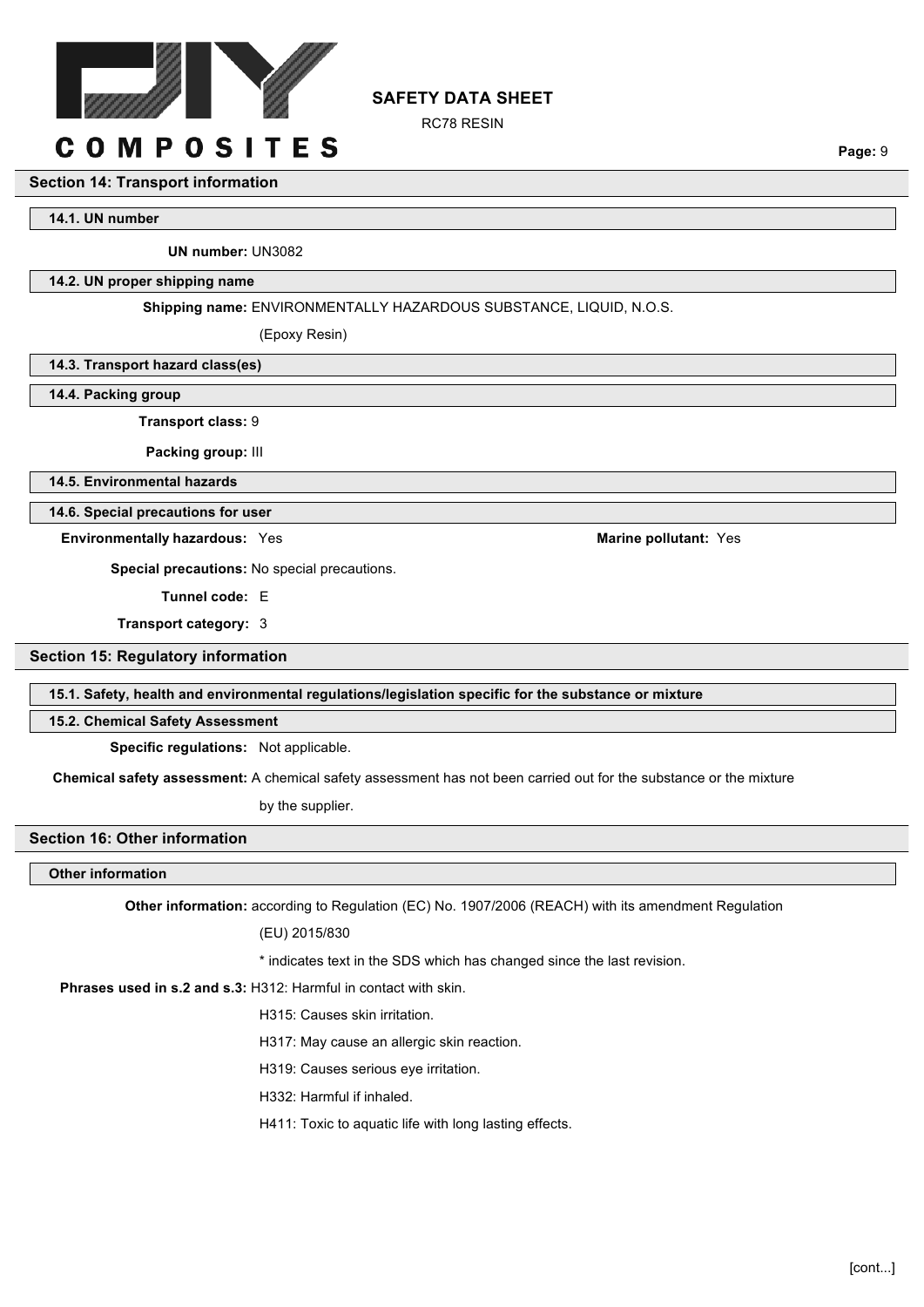

RC78 RESIN

# **Legal disclaimer:**

The above information is believed to be correct but does not purport to be all inclusive and shall be used only as a guide. This company shall not be held liable for any damage resulting from handling or from contact with the above product.